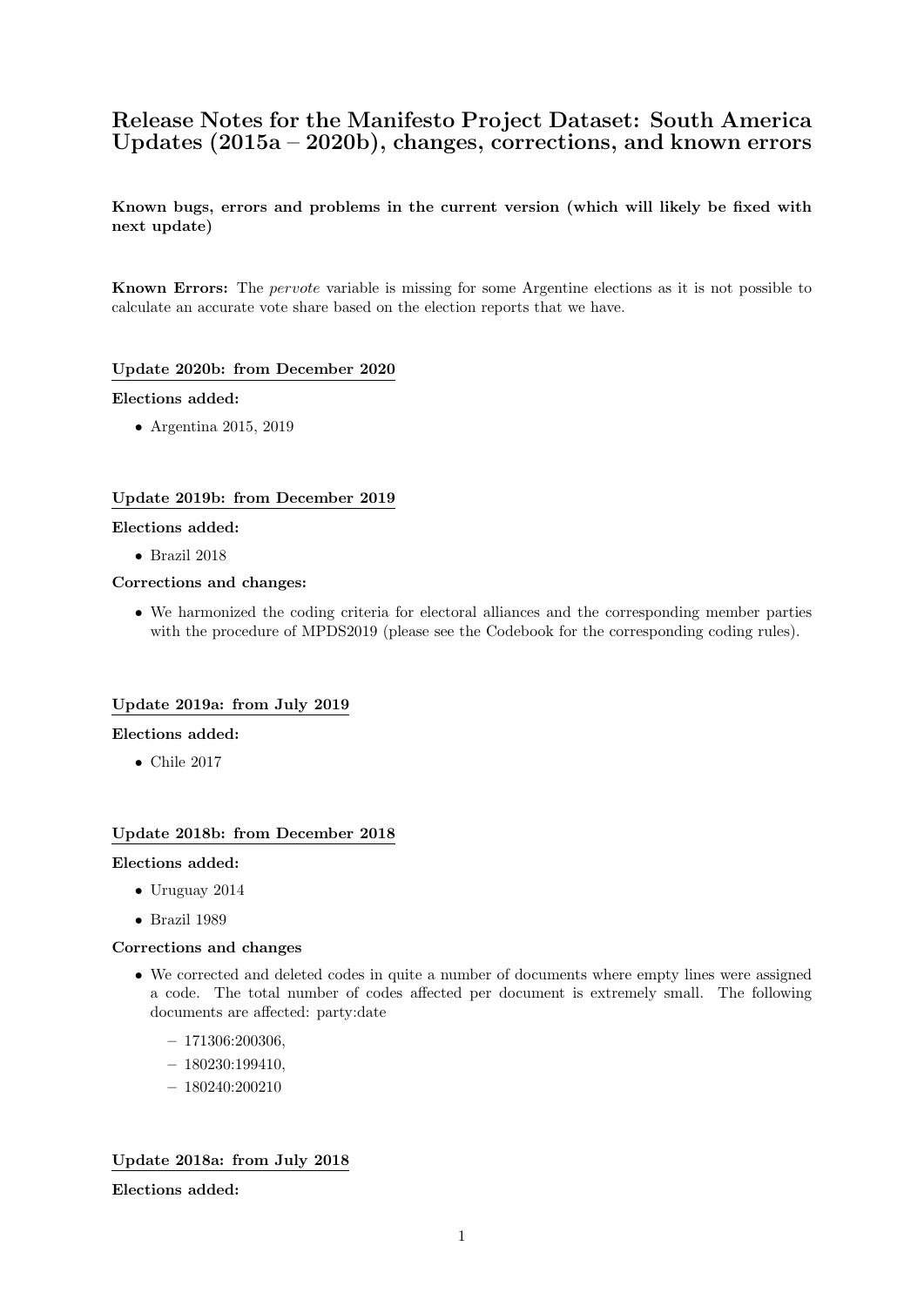- Argentina 1989
- Bolivia 2009

# Change of parfam coding

- Brazil: 180310 (Change Brazil) to 60 (Conservative)
- Argentina: 150201 (Justicialist Party in Argentina) to 40 (Liberal)
- Argentina: 150028 (Justicialist Coalition for Change) to 40 (Liberal)

# Update 2017b: from December 2017

## Elections added:

• Argentina 1995, 1999

# New variable:

• We added the variable  $id_perm$  as a last column to the dataset. This variables contains six-digit character vectors that permanently identify observations across different versions of the dataset. In most cases this can also be achieved by using party-date as identifier. However, we sometimes correct or change party codes between different dataset versions.

# Update 2017a: from July 2017

## Elections added:

• Brazil 1994, 1998, 2002 (presidential elections)

### Smaller corrections:

• Corrected the variables *testresult* and *testeditsim* for the 2003/2007 Argentine elections

# Update 2016b: from December 2016

### Elections added:

- Argentina 2003, 2007, 2009,
- Bolivia 2014
- Chile 2013
- Brazil 2014

### Further changes:

- A new variable datasetversion, constant for all observations, indicates the version of the dataset. It helps keep track of the dataset version even if, for example, the filename is changed.
- We completed the standardization of the calculation of the coding reliability by slightly changing the coding of the entry test master copy of manual 4 and 5, and recalculated the reliability scores (Krippendorffs Alpha, variable testresult) of the coders that were trained with manual 4 or 5. This affects 456 cases. The change in Krippendorfs alpha for these cases ranges from  $-0.13$  to  $+0.23$ with a median of 0.003. We also added a new variable to measure the coding reliability called testeditsim. This measure compares the sequence of codes from a coders entry test to the sequence of codes from the master copy of the entry test. The new variable testeditsim indicates the relative Levensthein distance between the two sequences of codes, and subtracts it from 1 (a value of 0 indicates no matching codes, 1 indicates all codes match).